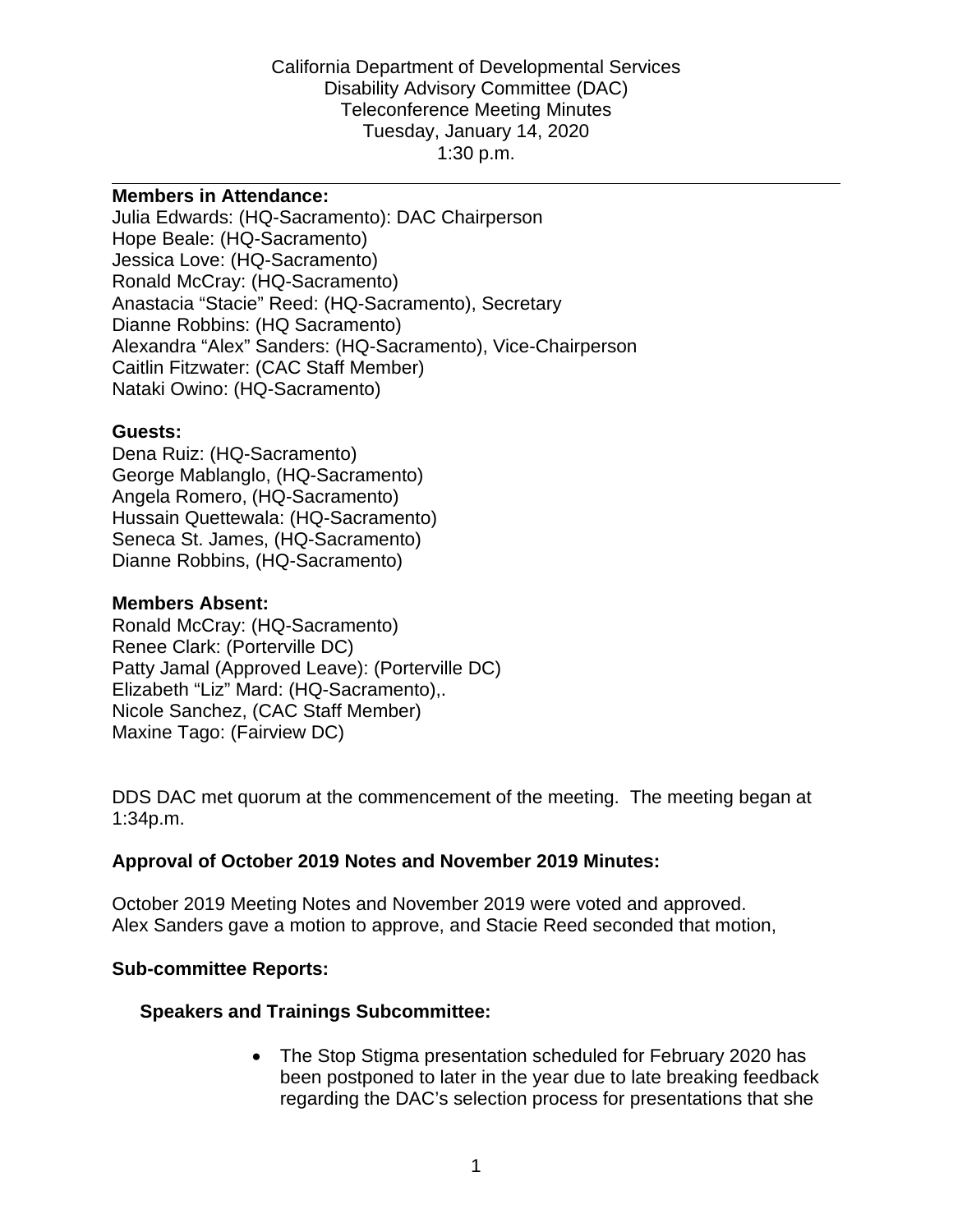California Department of Developmental Services Disability Advisory Committee (DAC) Teleconference Meeting Minutes Tuesday, January 14, 2020 1:30 p.m.

received from OHRAS. Julia shared that December 2019 was an extremely busy month and when she received the feedback she felt there was just not enough time to consider the feedback against what had already been developed for the Stop Stigma presentation. Dena Ruiz provided details on the presentation feedback. DDS Executive staff were curious about how the presentation are developed, vetted, etc.

• Julia asked for volunteers amongst the membership to assist the subcommittee in developing future presentations as the membership is sparse in this subcommittee. Jessica Love asked to join. Members asked questions and shared possible criteria for developing future speaking events.

### **DAC Recruitment and Renewals Subcommittee:**

- Julia mentioned that Angela Romero created an awesome recruitment flyer for the DAC. It will be sent out by email on January 15, 2020.
- Julia advised that the new recruitment letter and application are up on the new DDS webpage.
- Julia said any new member applications will be gathered up and presented to the Director all at once.

### **Signage and Logo Subcommittee:**

- Julia mentioned that more members are needed for this subcommittee.
- Julia mentioned that Hussain Quettewala will be added to the subcommittee once his application is approved by the Director, but he is in the process of developing ideas for the DAC's logo.

# **ADA Taskforce Subcommittee:**

- Julia reported on the last ADA walk thru that took place on November 18, 2019.
- Julia mentioned that since January 2019, the ADA taskforce has identified 50 non-ADA compliant items in the Bateson Building.
- Julia mentioned that the toilet stall renovation has been fixed!
- A member asked if the Cliff Allenby building will be ADA complaint? Jessica Love mentioned there was an issue about getting two wheelchairs into one cubicle. Jessica said she would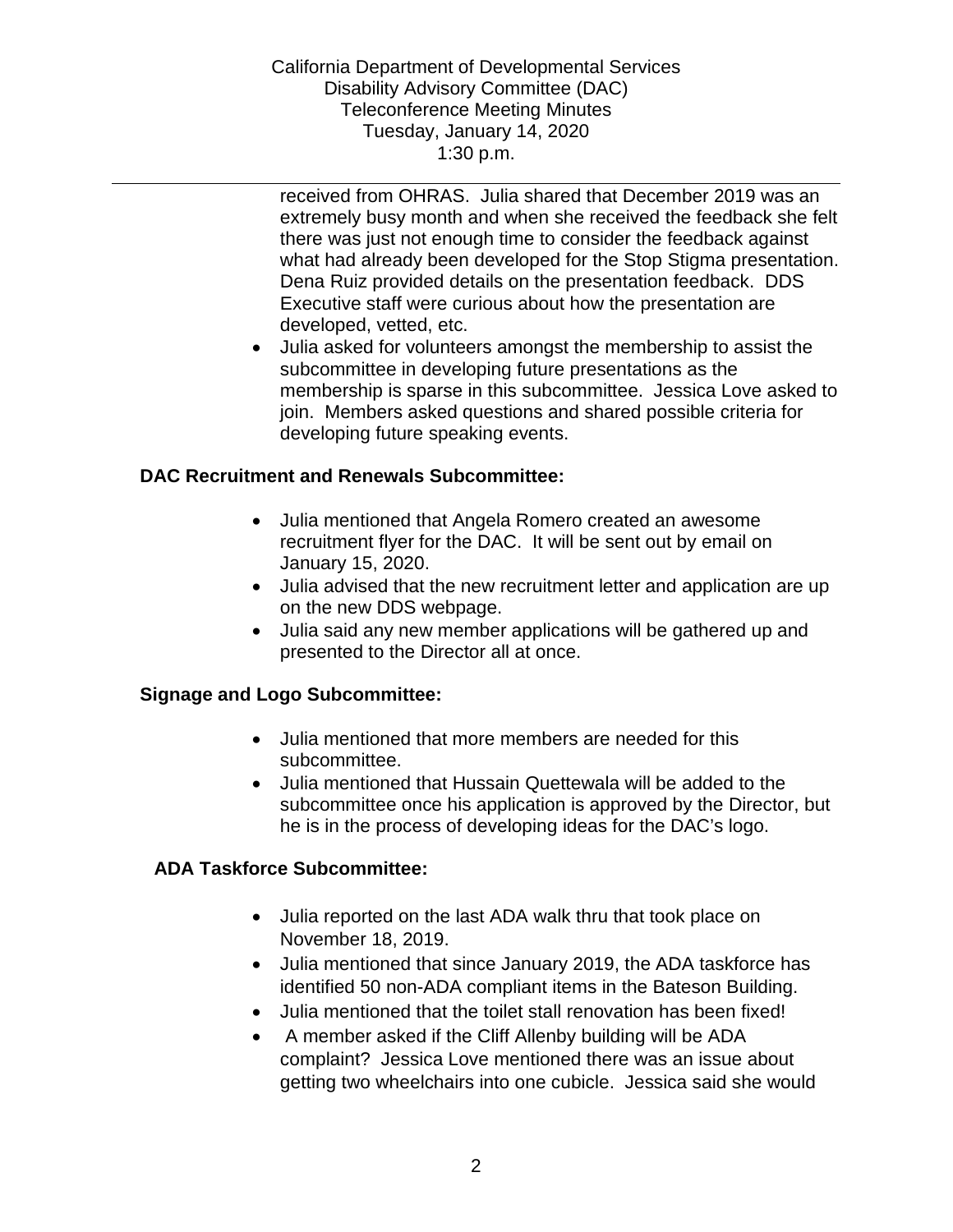California Department of Developmental Services Disability Advisory Committee (DAC) Teleconference Meeting Minutes Tuesday, January 14, 2020 1:30 p.m.

bring back more information to this question at the February 2020 DAC meeting.

- Julia reported that the bathroom downstairs (by the loading dock) has been refurbished; however, the double doors leading to this bathroom work, the wooden door on the bathroom itself is not ADA complainant. Members discussed the work around for this problem. It was suggested that the wooden door be taken off the hinges.
- Legal may attend the next manager's building meeting.
- It was noted that the handsfree button for Room 340 does not work.

### **DDS DAC Homepage Subcommittee:**

- Julia reported that Hussain Quettewala has ideas! He is busy researching other websites to see what other agencies are doing on their pages.
- Alex Sanders mentioned that she developed a calendar for the DAC that can now be found on the webpage! During a recent By-Law Committee meeting, it was discovered that calendars are a requirement in Bagely Keene.

### **Annual By-Law Review Subcommittee:**

- Julia reported that the committee has accomplished a lot and is nearly half-way done with renovating the by-laws. They've cut down on unnecessary jargon and moved regulations to footnotes, etc.
- Dianne Robbin's, the DAC's legal consultant, asked for a copy of the revisions to review methodology.

# **DDS CAC DAC Charter Committee:**

- Julia reported that the draft memorandum of understanding (MOU) and application has been developed. Both documents can be used for any agency that comes along who wants to join DDS' DAC.
- Caitlin Fitzwater mentioned that Debra Waltman is no longer with the California Arts Council (CAC), and the agency is presently filling behind her. Debra's position is integral to the CAC's approval process of the MOU. Caitlin assured that she would provide updates on the progress to fill behind Debra and move approvals along.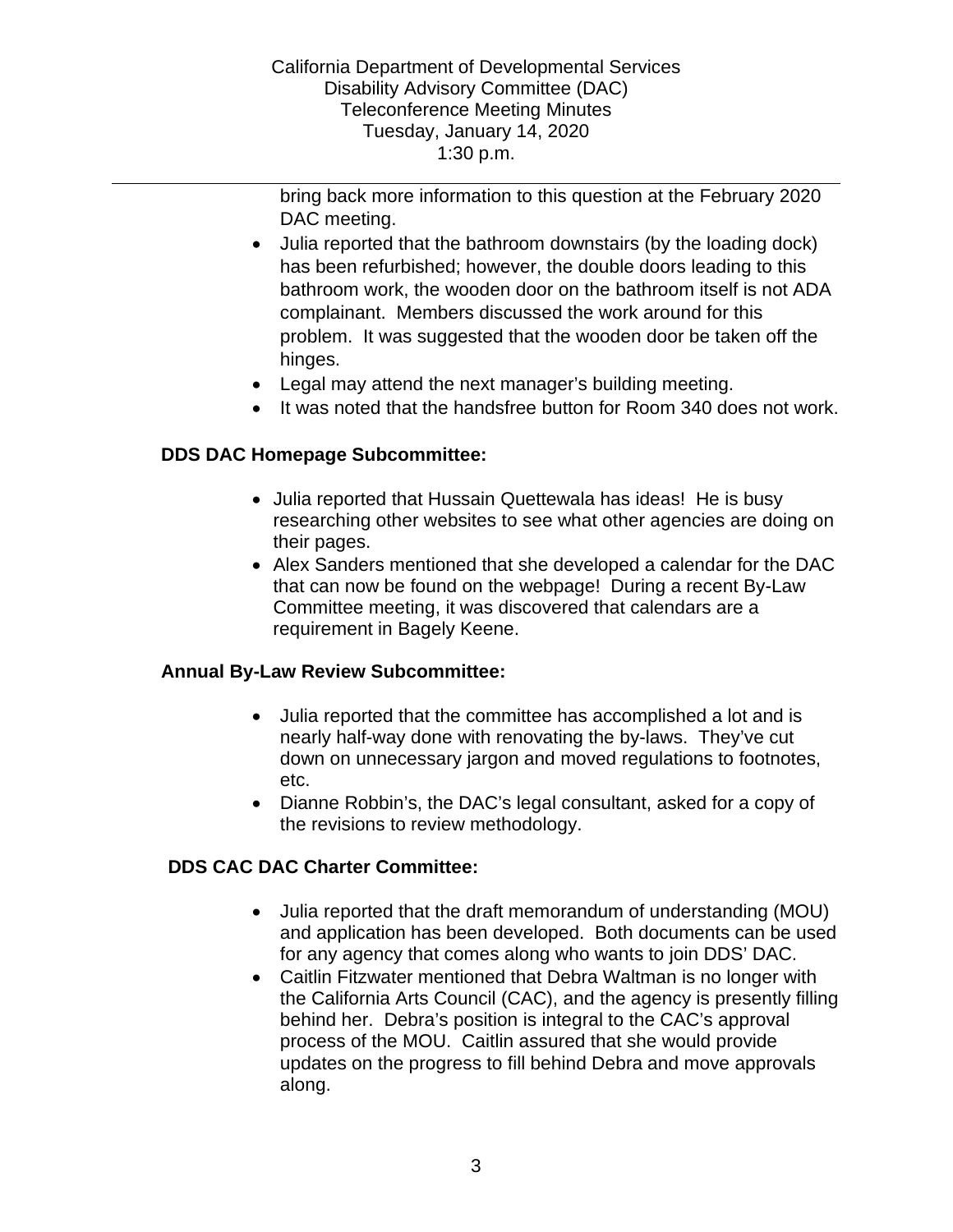### **Announcements**

 $\bullet$  n/a

### **Old Business**

### **Love Languages Presentation:**

- Julia reported on the Love Languages presentation to the DAC in November 2019. The presentation was given by Office of Protective Services' James Dimmits. James indicated that his staff had taken the love languages test and were pleasantly surprised how useful it was in understanding each other's communication needs.
- The DAC membership really enjoyed the test too!
- There was discussion about having James present as a possible speaking engagement in the future for new DAC recruits.
- Dianne Robbins mentioned that Nadine Burke-Harris, California's first ever Surgeon General, is now located in the Bateson Building. The DAC is very interested in the trauma informed care topic which is a topic close to Dr. Burke-Harris. Maybe she can do a presentation for the DAC on the subject in the future?

### **New Business**

# **Fundraising**

- Julia reported that fundraising efforts is at the top of the list for the DAC's 2020 goals. The DAC can talk about this more in February 2020. The DAC will need to appoint a treasurer to handle any monies that come into the DAC from fundraising.
- Julia informed the membership that Liz Mard has relinquished her role as Sargeant of Arms and the SDAC Liaison. Therefore, position is open to any members who are interested.
- Julia reported that member Ron McCray was interested in becoming the SDAC liaison.

# **Open Agenda**

• n/a